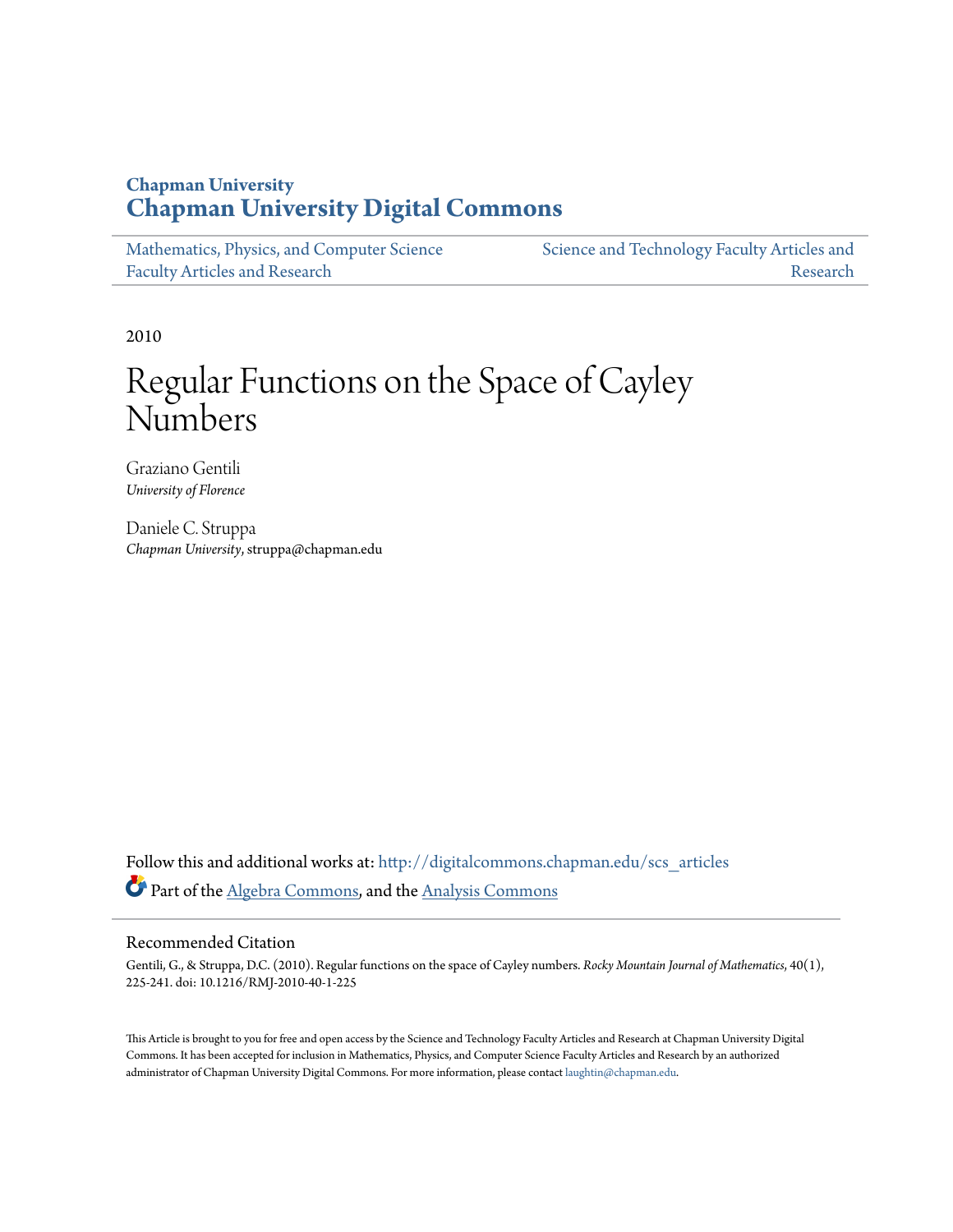## Regular Functions on the Space of Cayley Numbers

#### **Comments**

This article was originally published in *Rocky Mountain Journal of Mathematics*, volume 40, issue 1, in 2010. [DOI: 10.1216/RMJ-2010-40-1-225](http://dx.doi.org/10.1216/RMJ-2010-40-1-225)

#### **Copyright**

Rocky Mountain Mathematics Consortium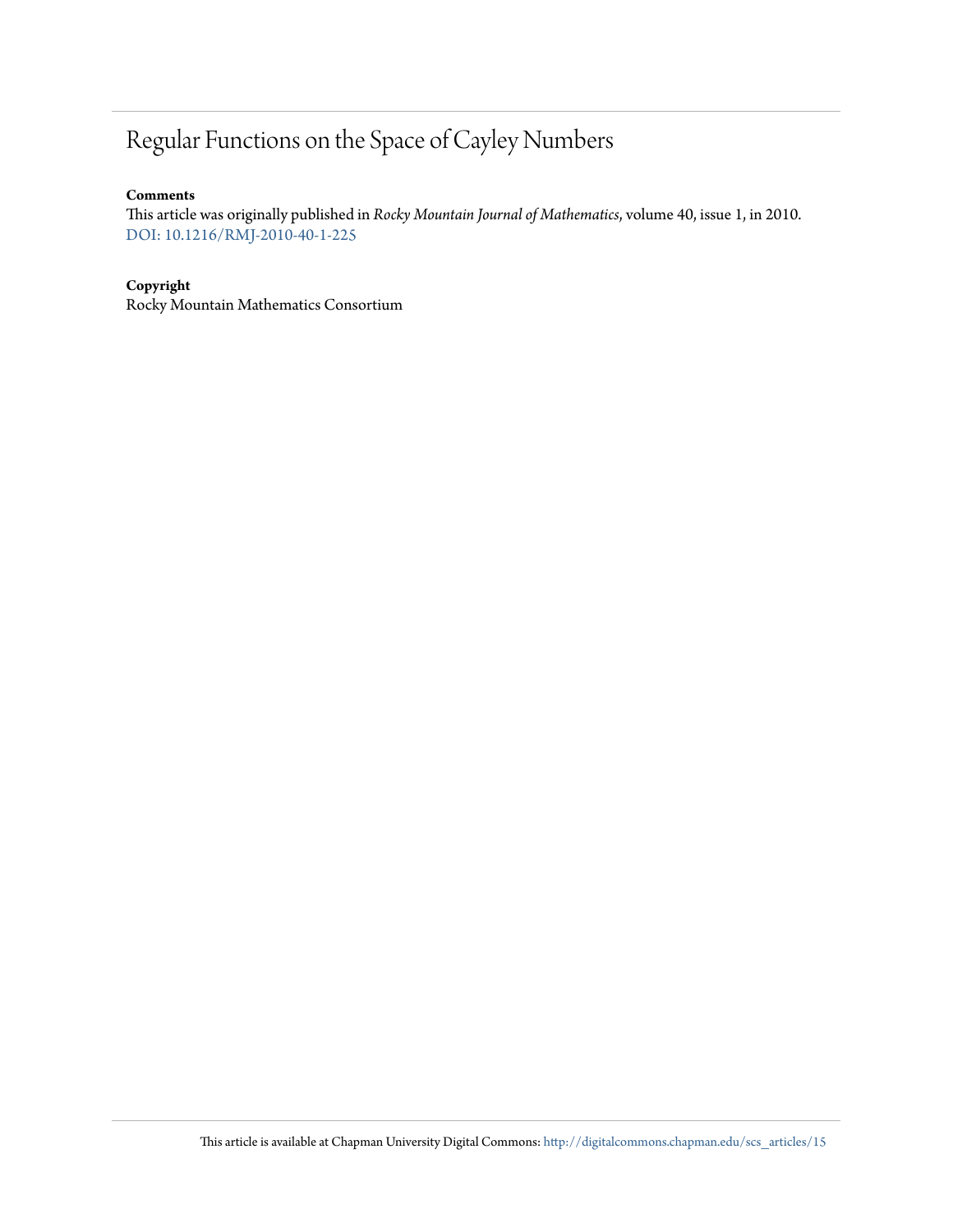#### **REGULAR FUNCTIONS ON** THE SPACE OF CAYLEY NUMBERS

GRAZIANO GENTILI AND DANIELE C. STRUPPA

ABSTRACT. In this paper we present a new definition of regularity on the space O of Cayley numbers (often referred to as octonions), based on a Gateaux-like notion of derivative. We study the main properties of regular functions, and we develop the basic elements of a function theory on O. Particular attention is given to the structure of the zero sets of such functions.

1. Introduction. Let O denote the nonassociative, alternative, division algebra of real Cayley numbers (also known as octonions). We refer the reader to the excellent survey  $[2]$  for a thorough discussion of the importance and interest of this object. A simple way to describe the construction of this algebra is to consider a basis  $\mathcal{E} = \{e_0 =$  $1, e_1, \ldots, e_6, e_7$  of  $\mathbb{R}^8$  and relations

$$
e_{\alpha}e_{\beta}=-\delta_{\alpha\beta}+\psi_{\alpha\beta\gamma}e_{\gamma}, \quad \alpha, \beta, \gamma=1,2,\ldots,7,
$$

where  $\delta_{\alpha\beta}$  is the Kronecker delta, and  $\psi_{\alpha\beta\gamma}$  is totally antisymmetric in  $\alpha, \beta, \gamma$ , nonzero and equal to 1 on the seven combinations in the following set

 $\sigma = \{(1, 2, 3), (1, 4, 5), (2, 4, 6), (3, 4, 7), (2, 5, 7), (1, 6, 7), (5, 3, 6)\},\$ 

so that every element in **O** can be written as  $w = x_0 + \sum_{k=1}^{7} x_k^k e_k$ . One can then define in a natural fashion its conjugate  $\overline{w} = x_0 - \sum_{k=1}^{7} x_k e_k$ , and its square norm  $|w|^2 = w\overline{w} = \sum_{k=0}^7 x_k^2$ .

The basic elements of  $O$  can be written (see e.g. [16]) as

$$
e_0=1,e_1,e_2,e_1e_2,e_4,e_1e_4,e_2e_4,(e_1e_2)e_4.
$$

The authors acknowledge the support of George Mason University during the preparation of this paper. This work has been partially supported by G.N.S.A.G.A. of INdAM and by MIUR.

Received by the editors on September 5, 2007.

DOI:10.1216/RMJ-2010-40-1-225 Copyright ©2010 Rocky Mountain Mathematics Consortium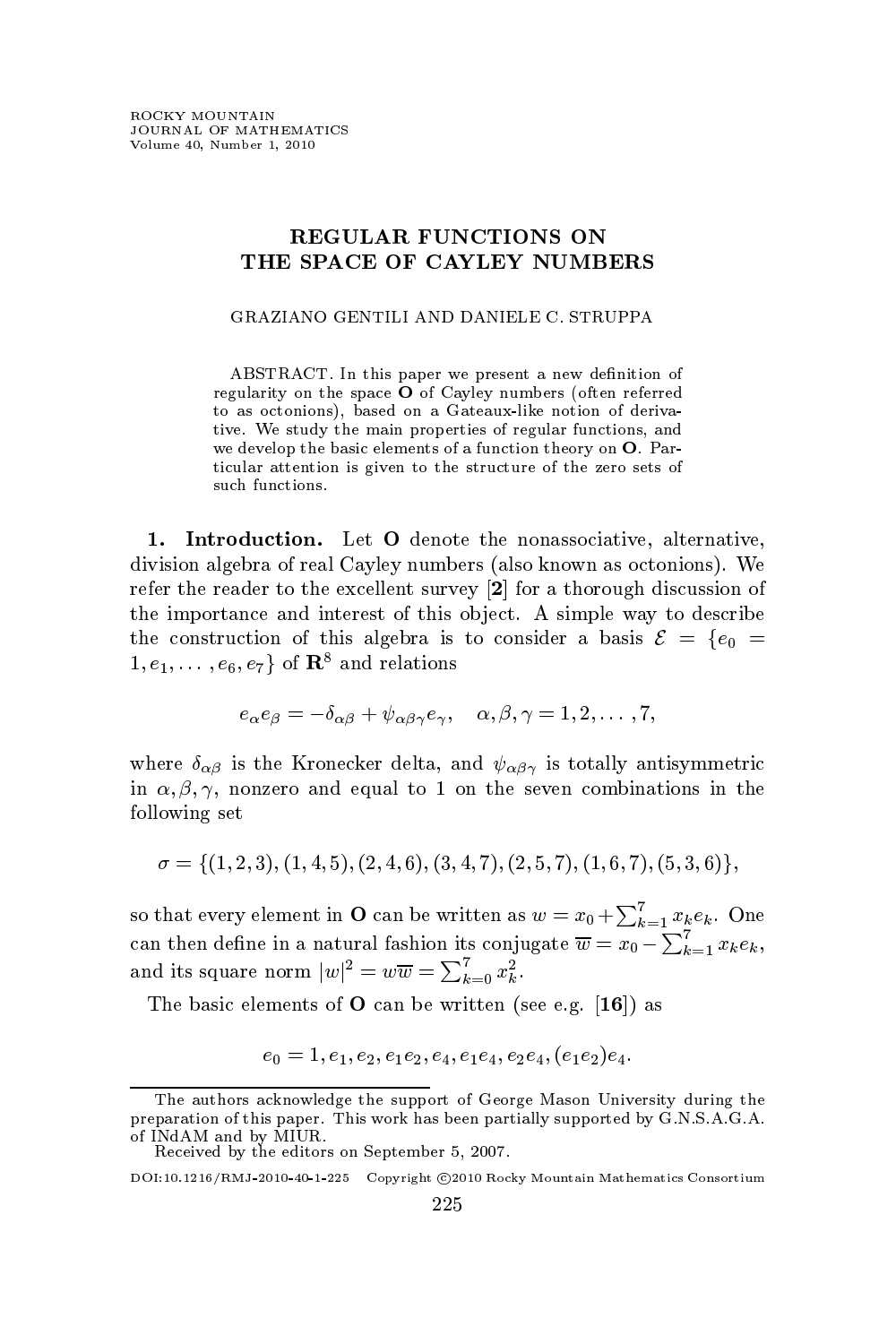One can use this representation, together with the property of the algebra being alternative (i.e., the subalgebra generated by any two elements is associative), to construct the multiplication table for  $O$  with which one can verify all the subsequent computations. In particular, one sees that  $(1, e_1, e_2, e_1e_2)$  form a basis for a subalgebra of **O** isomorphic to the algebra  $H$  of quaternions. It is easy to prove the following technically important decomposition.

**Proposition 1.1.** A generic element of  $\mathbf{O}$  can be written as

$$
w = \sum_{k=0}^{7} x_k e_k = (x_0 + x_1 e_1) + (x_2 + x_3 e_1)e_2
$$
  
+ 
$$
[(x_4 + x_5 e_1) + (x_6 + x_7 e_1)e_2]e_4.
$$

This proposition shows that every Cayley number can be thought of as four complex numbers (each one in  $C = \mathbf{R} + \mathbf{R}e_1$ ) or as two quaternions (each one in  $C+C_{e_2}$ ). We have therefore the decomposition

(1) 
$$
\mathbf{O} = (\mathbf{R} + \mathbf{R}e_1) + (\mathbf{R} + \mathbf{R}e_1)e_2 + [(\mathbf{R} + \mathbf{R}e_1) + (\mathbf{R} + \mathbf{R}e_1)e_2]e_4
$$
  
=  $\mathbf{C} + \mathbf{C}e_2 + (\mathbf{C} + \mathbf{C}e_2)e_4 = \mathbf{H} + \mathbf{H}e_4.$ 

Since differential operators in the spirit of Dirac can be defined on functions on O, in the last few years many papers have appeared to study regular functions on  $O$ , defined as null-solutions of such operators. We refer the reader to  $[5, 7, 14-16, 18]$  for more details on these functions. The study of null-solutions of Dirac-like operators is akin to attempting to extend the theory of Fueter-regular functions on quaternions (see for example  $[8, 9]$  as well as  $[4]$ ) to the case of Cayley numbers.

Quite recently, the authors have offered an alternative definition and theory of regularity for functions of quaternionic variables, inspired by an idea of Cullen  $[6]$ . This alternative theory is intriguing because it allows the study of power series with quaternionic coefficients, which is otherwise excluded when the Fueter approach is followed. A description of this theory can be found in  $[11, 12]$ , but the interested reader can find the most recent developments in  $[3, 10]$ .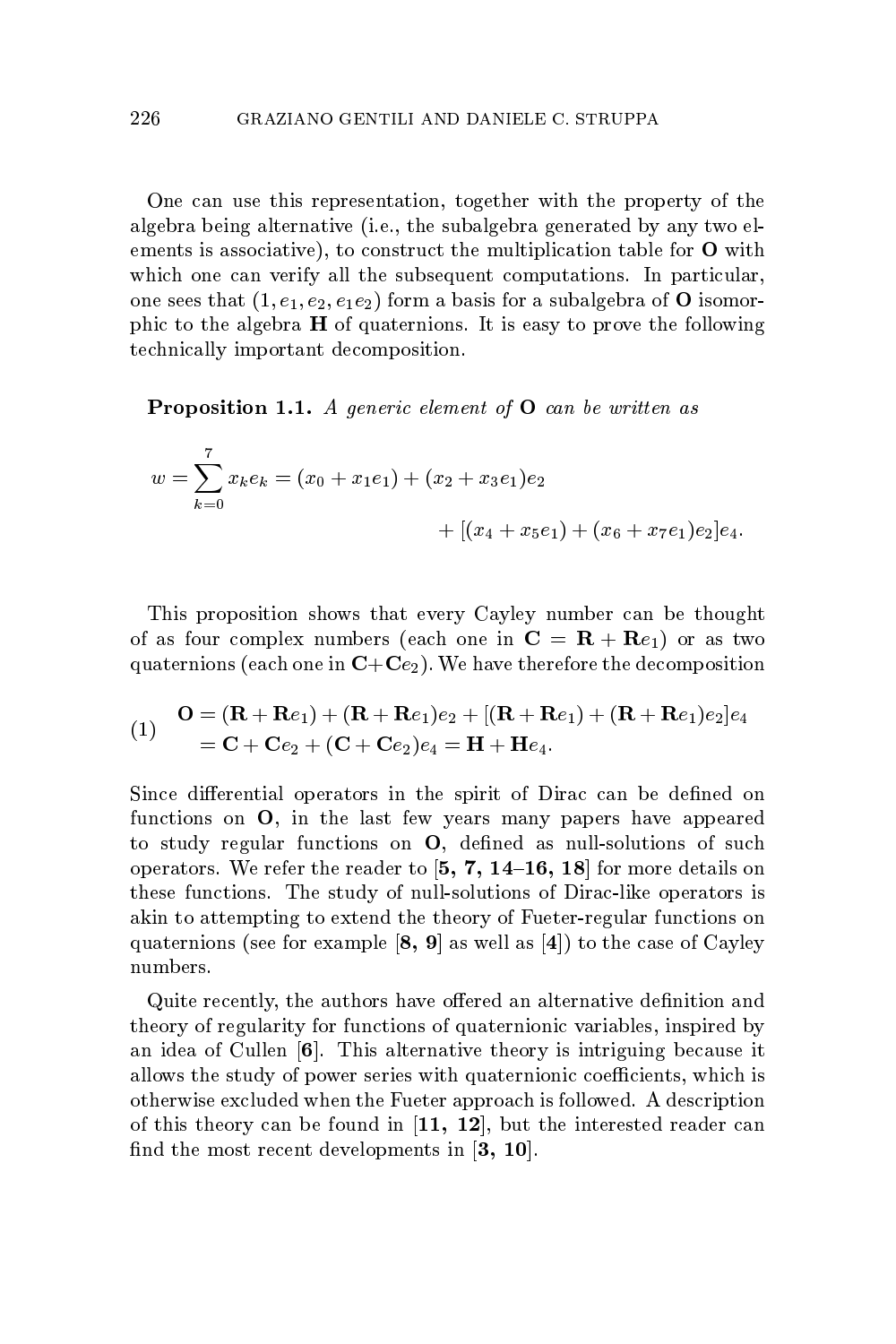In this paper we show how the ideas contained in  $12$  can be used to construct a similar theory for functions defined on Cayley numbers. We refer to  $\left[ 13\right]$  for some interesting extensions and applications of our results.

Let us denote by S the unit sphere of purely imaginary Cayley numbers, i.e.,  $\mathbf{S} = \{w = \sum_{k=1}^{7} x_k e_k \text{ such that } \sum_{k=1}^{7} x_k^2 = 1\}.$  Notice<br>that if  $I \in \mathbf{S}$ , then  $I^2 = -1$ ; for this reason the elements of **S** are called imaginary units.

**Definition 1.2.** Let  $\Omega$  be a domain in **O**. A real differentiable function  $f : \Omega \to \mathbf{O}$  is said to be regular if, for every  $I \in \mathbf{S}$ , its restriction  $f_I$  to the complex line  $L_I = \mathbf{R} + \mathbf{R}I$  passing through the origin and containing 1 and I is holomorphic on  $\Omega \cap L_I$ . With an abuse of notation, we will also call regular those functions defined on an open subset of a quaternionic subspace  $\mathcal H$  of **O**, and whose restriction to  $L_I$ is holomorphic for every  $I \in \mathbf{S} \cap \mathcal{H}$ .

*Remark* 1.3. The requirement that  $f : \Omega \to \mathbf{O}$  is regular is equivalent to require that, for every  $I$  in  $S$ ,

$$
\overline{\partial}_I f(x+yI) := \frac{1}{2} \left( \frac{\partial}{\partial x} + \partial \partial y \right) f_I(x+yI) = 0,
$$

on  $\Omega \cap L_I$ .

 $Remark 1.4.$  Notice that, just like in  $\vert {\bf 12} \vert,$  this definition of regularity can be interpreted in the spirit of the Gateaux derivative.

We can define a notion of *I*-derivative as follows:

**Definition 1.5.** Let  $\Omega$  be a domain in **O**, and let  $f : \Omega \to \mathbf{O}$  be a real differentiable function. For any  $I \in \mathbf{S}$  and any point  $w = x + yI$ in  $\Omega$  (x and y are real numbers here) we define the I-derivative of f in  $w$  by

$$
\partial_I f(x+yI) := \frac{1}{2} \left( \frac{\partial}{\partial x} - I \frac{\partial}{\partial y} \right) f_I(x+yI).
$$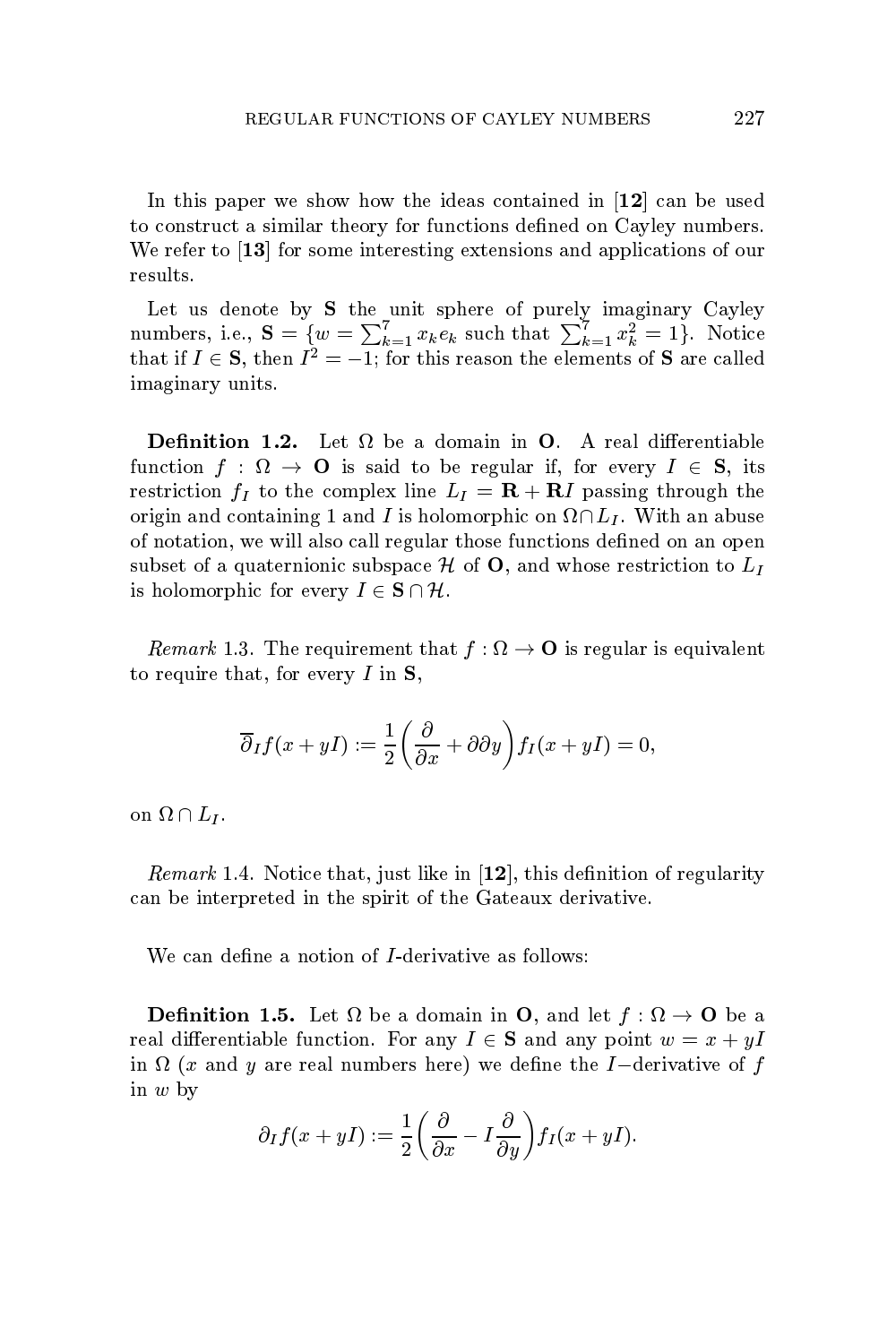In this paper we prove that regular functions can be expressed in power series of the form

$$
\sum_{n=0}^{+\infty} w^n a_n,
$$

with  $a_n \in \mathbf{O}$ . Note that such power series are well defined because the algebra  $\bf{O}$  is alternative and therefore power-associative (see for example  $|2|$ ).

The crux of the paper is Section 2, where we study the complex geometry of vectors in  $\mathbf{O}$  (Proposition 2.5), we show how to build suitable bases for  $O$  (Proposition 2.6), and we use these bases to represent regular functions on  $O$  as four-tuples of holomorphic functions. This result (Lemma 2.7) will then allow us to mimic the proofs in  $[12]$  to build a theory for these regular functions, including the identity principle, the maximum modulus principle, the Cauchy representation formula and corresponding estimates, the Liouville theorem, the Morera theorem, the Schwarz lemma and the biregularity of the unit ball to the eightdimensional analog of the Siegel right-half plane. Finally, we are able to describe the zeros of regular functions, with a result inspired by  $[17]$ . In particular, we show that, for a class of regular functions, the zero set consists of the union of isolated points and isolated six-spheres.

2. Power series and series expansions for regular functions of Cayley numbers. In order to study polynomials and power series in  $w \in \mathbf{O}$ , we first note that the basic polynomial  $w^n a$ , with a an octonion, is regular according to Definition 1.2. Since the sum of regular functions is clearly regular, we immediately have that polynomials with octonionic coefficients on the right are regular. Classical arguments (see, e.g.,  $[1]$ ) yield the analog of the Abel's theorem.

**Theorem 2.1.** For every power series  $\sum_{n=0}^{\infty} w^n a_n$  there exists a number R,  $0 \leq R \leq \infty$ , called the radius of convergence, such that the series converges absolutely for every w with  $|w| < R$  and uniformly for every w with  $|w| \le \rho < R$ . Moreover, if  $|w| > R$ , the series is  $divergent.$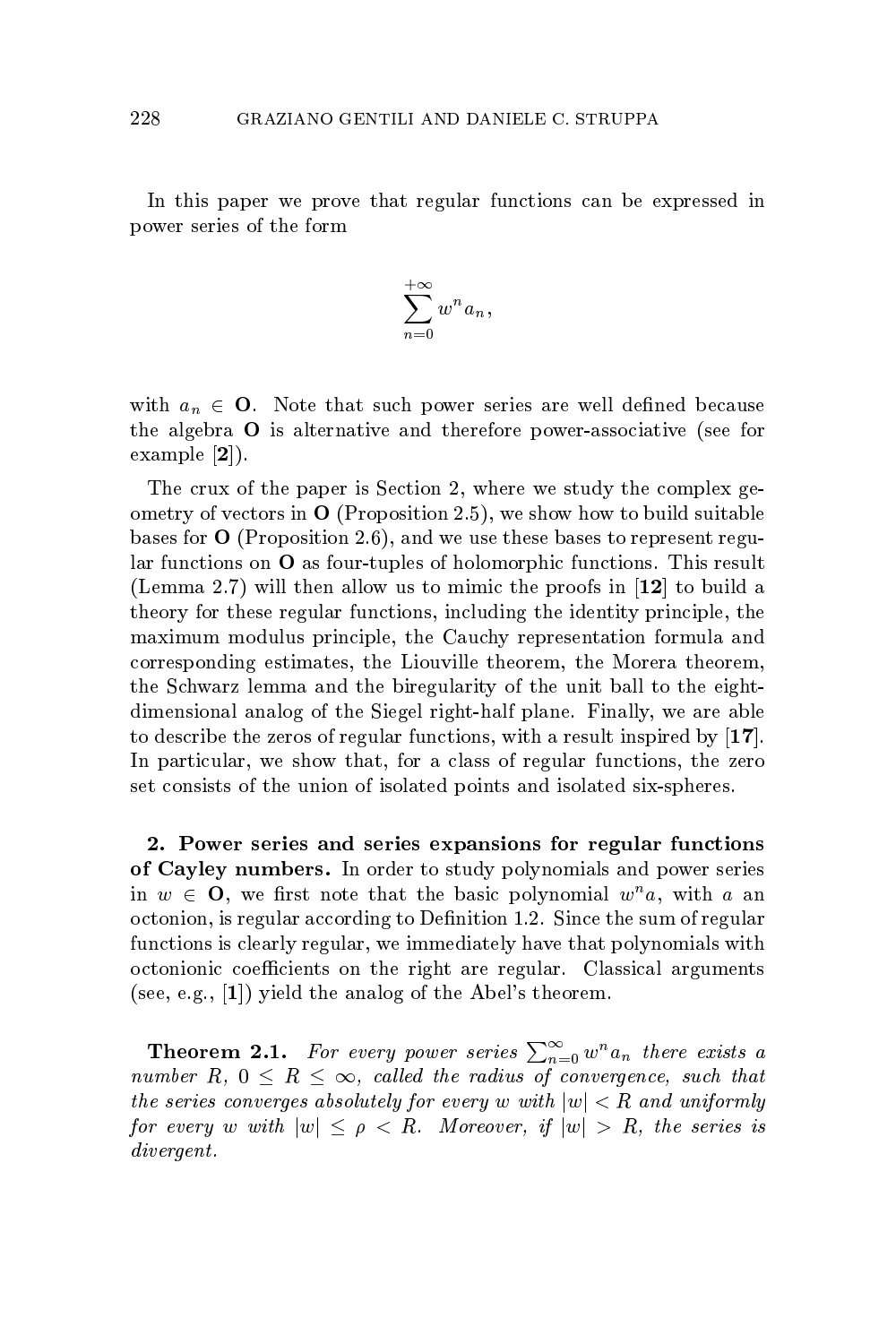Since convergence of power series is uniform on compact sets, it turns out that power series are regular in their domain of convergence. Note that every power series is also real analytic.

The first important consequence of our definition of regularity is that, for regular functions, we can introduce a notion of derivative.

**Definition 2.2.** Let  $\Omega$  be a domain in **O**, and let  $f : \Omega \to \mathbf{O}$  be a regular function. The derivative of f,  $\partial f$ , is defined as follows:

$$
\partial(f)(w) = \begin{cases} \frac{\partial I(f)(w)}{\partial x}(x) & \text{if } w = x + yI \text{ with } y \neq 0\\ \frac{\partial I}{\partial x}(x) & \text{if } w = x \text{ is real.} \end{cases}
$$

This definition of derivative is well posed because it is applied only to regular functions.

Let f be a regular function. Since for every I in S it is  $\overline{\partial}_I(\partial(f))$  =  $\partial(\overline{\partial}_{I}(f))=0$  we obtain that the derivative of a regular function is still regular.

Note also that the derivative of a power series can be done term by term because of the uniform convergence, so that

$$
\partial \bigg(\sum_{n=0}^{\infty} w^n a_n\bigg) = \sum_{n=1}^{\infty} w^{n-1} n a_n,
$$

has the same radius of convergence of the original series.

In what follows, we will always restrict our attention to functions which are regular on an open ball  $B(0, R)$  centered in the origin and of radius  $R$ .

In order for us to study regular functions, we will need a simple representation of the restriction of a regular function as four holomorphic functions. To do so, we need a few preliminary results on the set S.

First we consider two elements  $I = \sum_{k=1}^{7} x_k e_k$  and  $J = \sum_{k=1}^{7} y_k e_k$ in S. Construct the  $3 \times 7$  matrix

$$
M=M(I,J)=\begin{pmatrix}x_1&x_2&x_3&x_4&x_5&x_6&x_7\\ y_1&y_2&y_3&y_4&y_5&y_6&y_7\\ e_1&e_2&e_3&e_4&e_5&e_6&e_7\end{pmatrix},
$$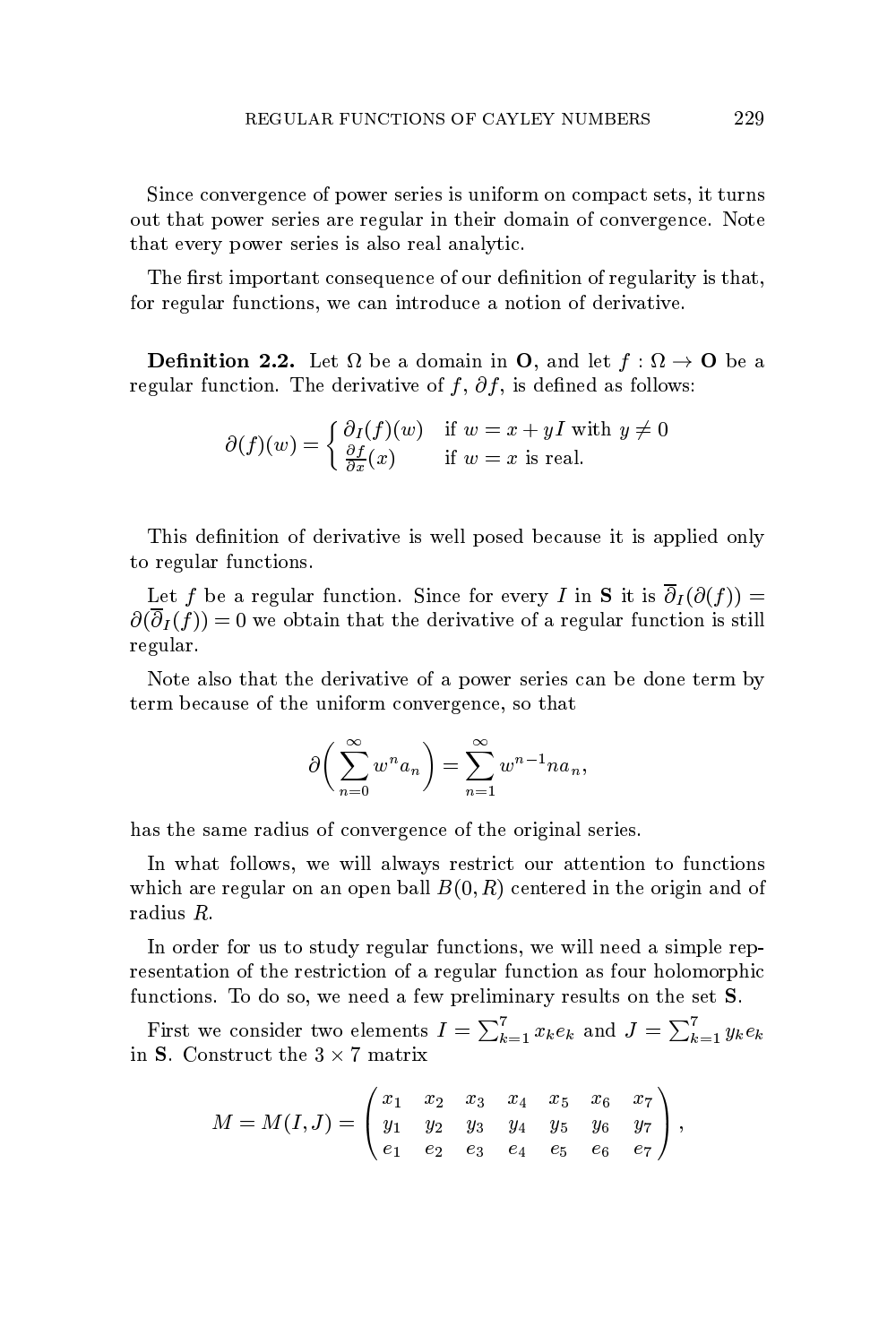and let  $M(r, s, t)$  be the  $3 \times 3$  minor of M formed by columns r, s, and t. Then we define the vector product  $I \times J$  as:

$$
I \times J = \sum_{(r,s,t) \in \sigma} \det \left( M(r,s,t) \right).
$$

Note that  $I \times J$  is always orthogonal to both I and J just as in the classical case of three dimensions.

**Proposition 2.3.** Let I and J be two elements in S, and let  $\langle I, J \rangle$ denote their Euclidean scalar product. Then their product IJ can be computed through the following formula:

$$
IJ=-\langle I,J\rangle+I\times J.
$$

*Proof.* The result follows immediately from the direct computation of the product  $IJ$ .  $\Box$ 

The previous proposition shows, in particular, that the product of two orthogonal elements of  $S$  is purely imaginary (in particular it lies in  $S$ as well, as we will show in a moment). In fact, there is an interesting consequence of this result, which allows a speedy computation for mixed products of vectors in S. Let  $I = \sum_{k=1}^{7} x_k e_k$ ,  $J = \sum_{k=1}^{7} y_k e_k$  and  $K = \sum_{k=1}^{7} z_k e_k$  be three vectors in **S**. We define the 3  $\times$  7 matrix

$$
N=N(I,J,K)=\left(\begin{matrix}x_1&x_2&x_3&x_4&x_5&x_6&x_7\\ y_1&y_2&y_3&y_4&y_5&y_6&y_7\\ z_1&z_2&z_3&z_4&z_5&z_6&z_7\end{matrix}\right),
$$

and let  $N(r, s, t)$  be the  $3 \times 3$  minor of N formed by columns r, s and t. Since the determinant of each such minor changes its sign if two rows are exchanged, and in view of the previous proposition, applied in the case of orthogonal vectors, we immediately have

**Proposition 2.4.** If I is orthogonal both to J and K, we have that

$$
\langle I J, K \rangle = -\langle I K, J \rangle = \sum_{(r,s,t) \in \sigma} \det (N(r,s,t)).
$$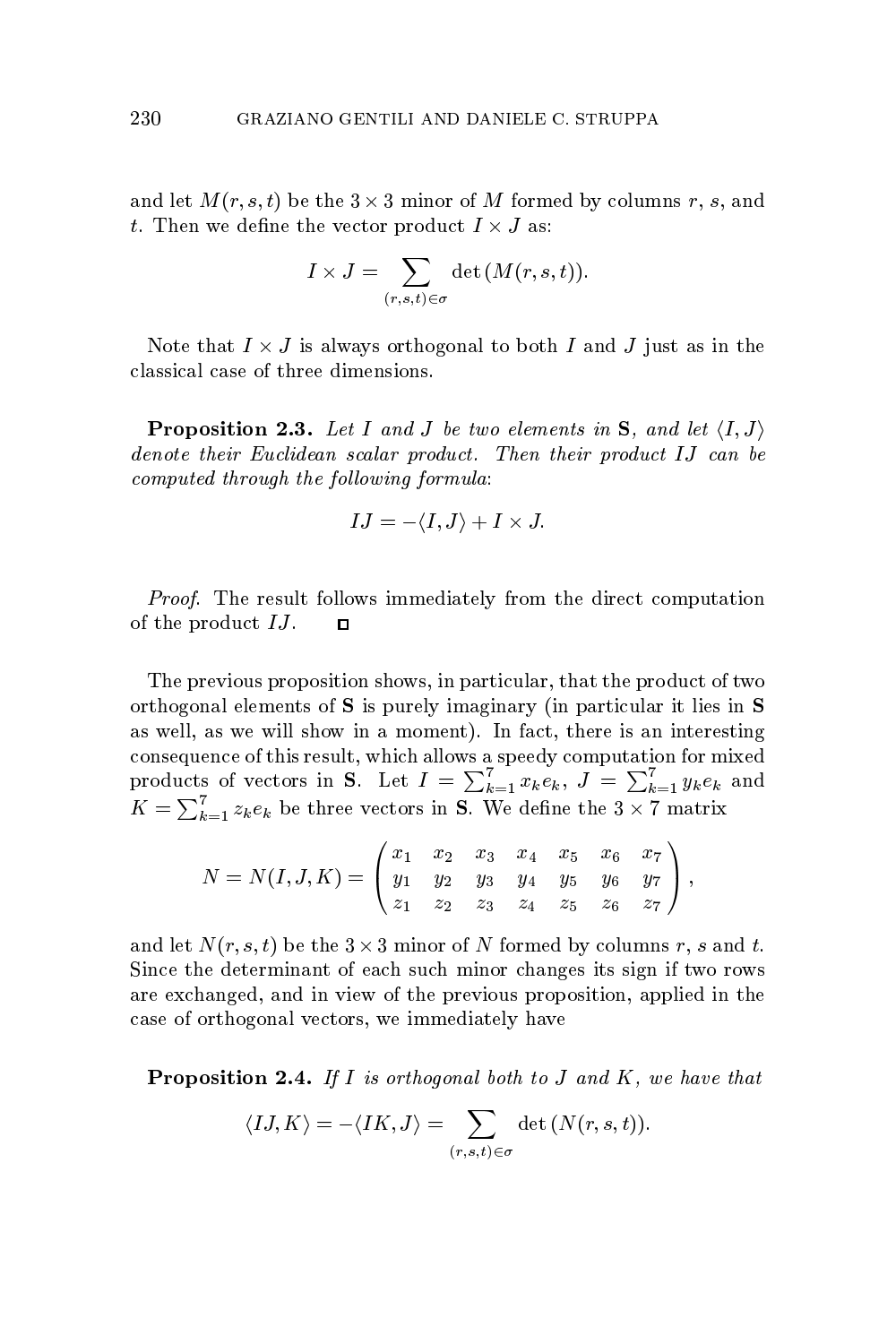We will use these facts to build orthogonal bases in  $S$ .

**Proposition 2.5.** Let  $I_1$  and  $I_2$  be two orthogonal elements in  $S$ , and let  $I_3 = I_1 I_2$ . Then:

1.  $I_1I_2=-I_2I_1$  is an element of  $S$ ,

- 2.  $I_3$  is orthogonal to both  $I_1$  and  $I_2$ ,
- 3.  $I_2I_3 = -I_3I_2 = I_1$  and  $I_3I_1 = -I_1I_3 = I_2$ .

In particular the basis  $(1, I_1, I_2, I_3)$  spans a subalgebra H of  $O$  isomorphic to  $H$ .

*Proof.* We will prove the three statements independently.

1. First note that since  $I_1$  and  $I_2$  are orthogonal,

$$
I_1 I_2 = I_1 \times I_2 = -I_2 \times I_1 = -I_2 I_1.
$$

To prove that  $|I_3|=1$ , we note that  $I_1I_2=I_1\times I_2$  is orthogonal to  $I_1$ . Therefore,

$$
\langle I_1I_2,I_1I_2\rangle=-\langle I_1(I_1I_2),I_2\rangle=\langle I_2,I_2\rangle=1.
$$

2. This follows immediately from the orthogonality of  $I_1$  and  $I_2$ .

3. We will prove just the first equality, since the technique is always the same.

$$
I_2I_3=I_2(I_1I_2)=-I_2(I_2I_1)=I_1.\hspace{5ex} \blacksquare
$$

We now note that  $I_1$ ,  $I_2$  and  $I_3$  generate a 2-sphere inside the sixdimensional sphere S. There is therefore room for four additional orthogonal vectors.

**Proposition 2.6.** Let  $I_4 \in \mathbf{S}$  be orthogonal to  $I_1$ ,  $I_2$  and  $I_3$ . Then

1. The vectors  $I_4$ ,  $I_5 = I_1 I_4$ ,  $I_6 = I_2 I_4$  and  $I_7 = I_3 I_4$  are orthonormal and lie in  $\mathcal{H}^{\perp}$ .

2. The vectors  $1, I_1, \ldots, I_7$  are a basis  $\beta$  for the algebra **O**. Moreover, it is possible to choose  $I_1$ ,  $I_2$  and  $I_4$  oriented in such a way that the resulting basis B has the same values for the coefficients  $\psi_{\alpha,\beta,\gamma}$  given for the original basis  $\mathcal E$ , and therefore has the same multiplication table.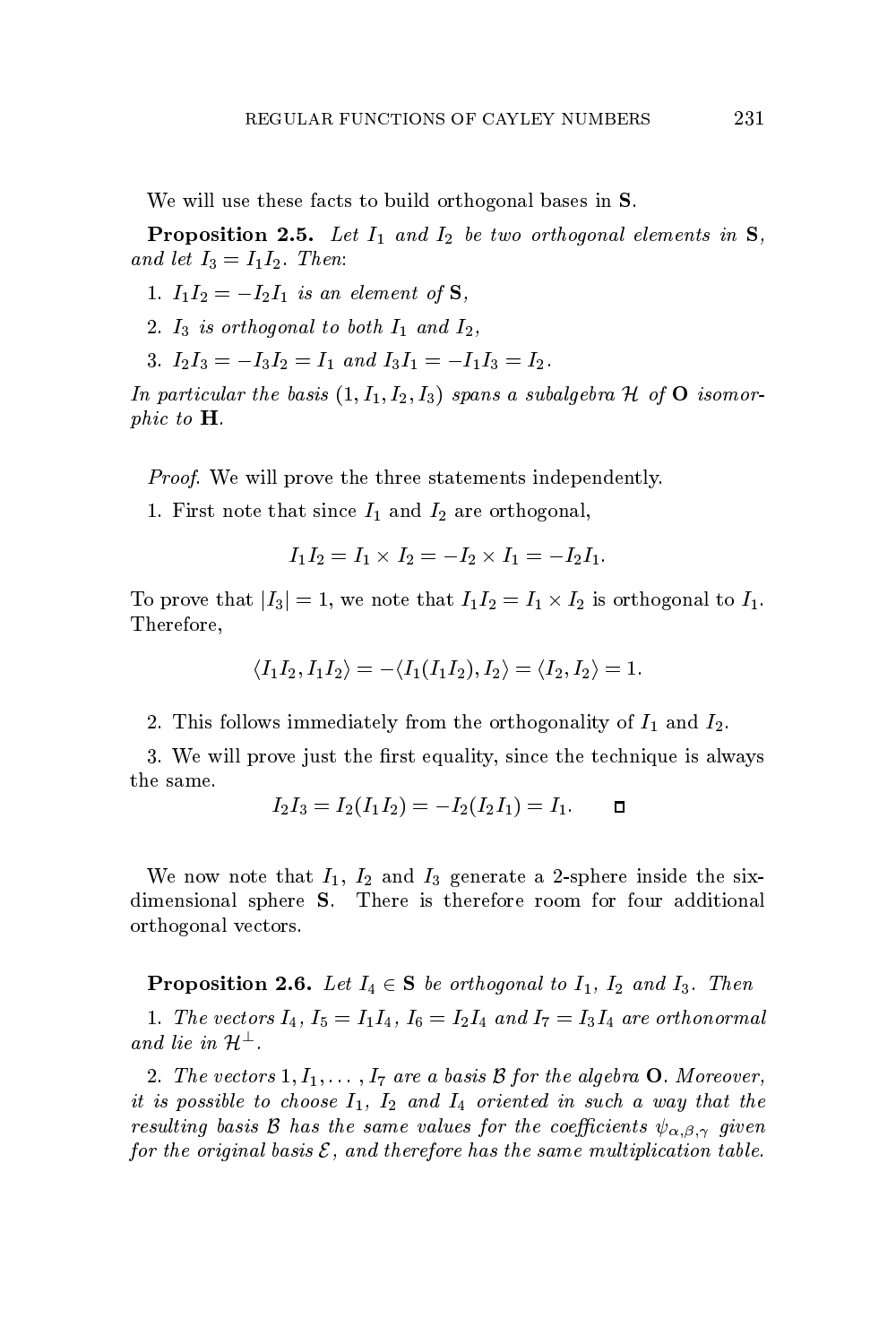*Proof.* We will prove the two statements independently.

1. We need to show three kinds of perpendicularity: that  $I_r$  is perpendicular to  $I_s$  with  $r = 1, 2, 3$  and  $s = 5, 6, 7$ , that  $I_4$  is perpendicular to  $I_r$  with  $r, s = 5, 6, 7$ , and that  $I_r$  is perpendicular to  $I_s$  with  $r, s = 5, 6, 7$ ,  $r \neq s$ . We also need to show that  $|I_r|^2 = 1$  for  $r = 5, 6, 7$ . As to the perpendicularity, we will use the previous proposition to show that  $I_5$ is perpendicular to  $I_2$ ,  $I_4$  and  $I_6$ , since all the other verifications are essentially the same. In fact,

$$
\langle I_5, I_2 \rangle = \langle I_1 I_4, I_2 \rangle = -\langle I_1 I_2, I_4 \rangle = \langle I_3, I_4 \rangle = 0,
$$
  

$$
\langle I_5, I_4 \rangle = \langle I_1 I_4, I_4 \rangle = 0,
$$

and since  $I_4$  and  $I_2I_4$  are perpendicular, and **O** is alternative,

$$
\langle I_5,I_6 \rangle = \langle I_1I_4,I_2I_4 \rangle = -\langle I_4I_1,I_2I_4 \rangle = \langle I_4I_2I_4,I_1 \rangle = \langle I_2,I_1 \rangle = 0
$$

To prove normality, we simply show that  $|I_5|^2 = 1$ . Indeed

$$
|I_5|^2=\langle I_1I_4,I_1I_4\rangle=-\langle I_1I_1I_4,I_4\rangle=\langle I_4,I_4\rangle=1.
$$

2. To begin with, we write the multiplication table as much as we can by using the definitions of the elements of the new base. As shown below, this gives the following table, where a few multiplications cannot yet be determined.

|          | $I_1$       | $I_2$  | $I_3$    | $I_4$       | $I_5$  | $I_6$  | $I_7$   |
|----------|-------------|--------|----------|-------------|--------|--------|---------|
| $I_1$    | $^{\rm -1}$ | $I_3$  | $-I_{2}$ | $I_5$       | $-I_4$ |        |         |
| $I_{2-}$ | $-I_3$      |        | $I_1$    | $I_{6}$     |        | $-I_4$ |         |
| $I_3$    | $I_2$       | $-I_1$ | $-1$     | $I_7$       |        |        | $-l_4$  |
| $I_4$    | $-I_5$      | $-I_6$ | $-I_7$   | $^{\rm -1}$ | $I_1$  | $I_2$  | $I_{3}$ |
| $I_5$    | $I_4$       |        |          | $-I_1$      |        |        |         |
| $I_6$    |             | $I_4$  |          | $-l_2$      |        |        |         |
| $I_7$    |             |        | $I_4$    | $-I_3$      |        |        |         |

To attempt the completion of this table, we note that it is possible to determine that all the products  $I_rI_s$  are, up to a sign, other elements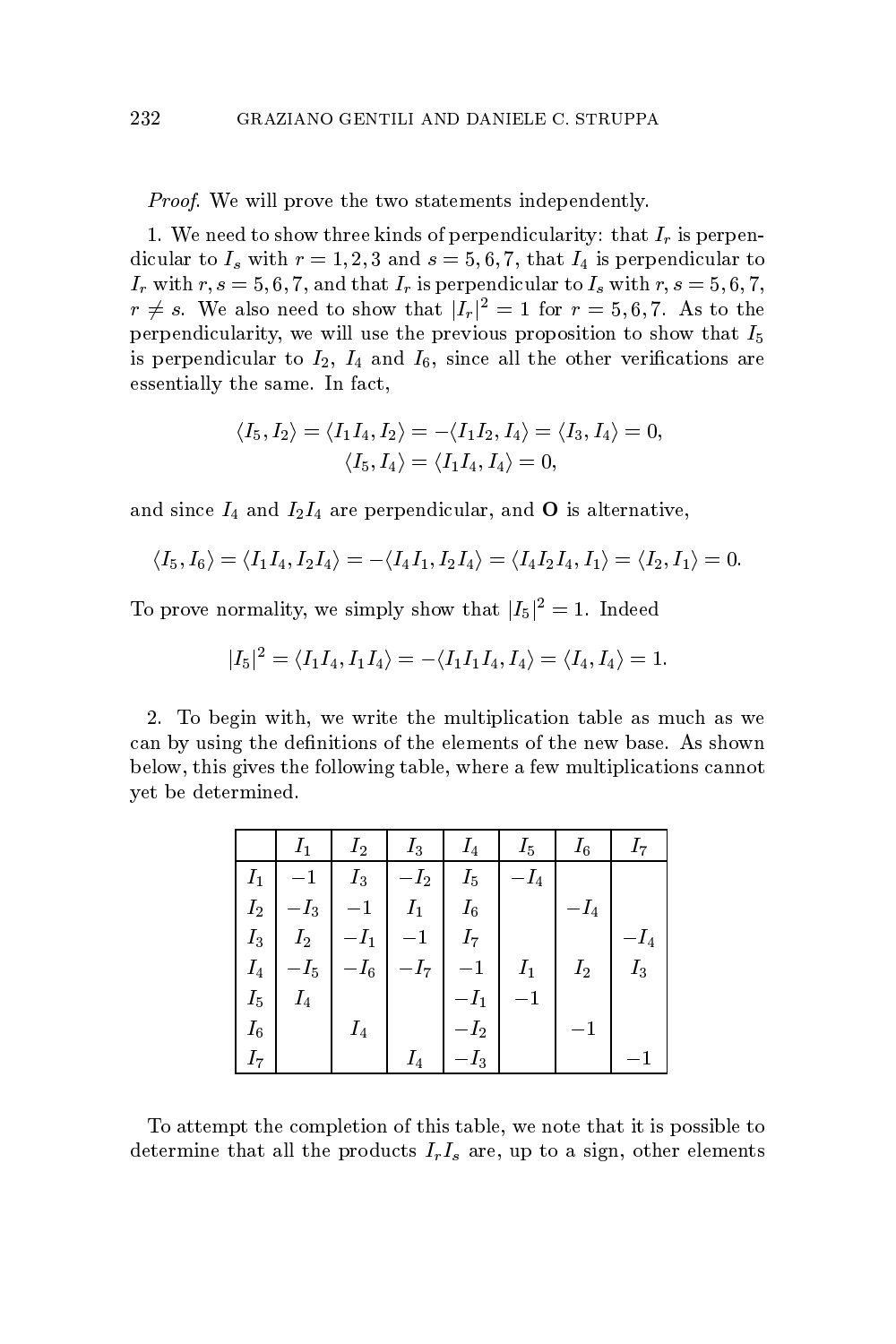of B. In fact, for example, for any  $r \neq 1, 6, 7$ , one has (using the table above)

$$
\langle I_1I_7,I_r\rangle=-\langle I_1I_r,I_7\rangle=\pm\langle I_t,I_7\rangle=0,
$$

since  $t \neq 7$ . Similarly, it is obvious to see that  $\langle I_1I_7, I_1 \rangle = \langle I_1I_7, I_7 \rangle = 0$ . This implies that  $I_1I_7$  must be a multiple of  $I_6$ . Since  $|I_1I_7|=1$ , it is obvious that  $I_1I_7 = \pm I_6$ . Note however that we have no indication as to which sign one needs to use to complete the multiplication table. Indeed, different choices of  $I_1, I_2, I_4$  will yield different signs. We keep this in mind and assume, at this point, that we have the negative sign, so that we assume  $I_1I_7=-I_6$  to be consistent with the table associated to the initial choice of  $\psi_{\alpha,\beta,\gamma}$ . Using this choice, we can easily add more entries to the table and obtain

|         | $I_1$               | $I_2$                  | $I_3$          | $I_4$  | $I_5$  | $I_6$  | $I_7$  |
|---------|---------------------|------------------------|----------------|--------|--------|--------|--------|
| $I_1$   | $-1$                | $I_3$                  | $-I_2$         | $I_5$  | $-I_4$ | $I_7$  | $-I_6$ |
| $I_2$   | $-\boldsymbol{I}_3$ |                        | I <sub>1</sub> | $I_6$  |        | $-I_4$ |        |
| $I_3$   | $I_2$               | $-I_1$ $^{\rm \prime}$ |                | $I_7$  |        |        | $-I_4$ |
|         | $I_4$   $-I_5$      | $- I_6^{-1}$           | $ -I_7 $       | $-1$   | $I_1$  | $I_2$  | $I_3$  |
| $I_5$   | $I_4$               |                        |                |        |        |        |        |
| $I_{6}$ | $-I_7$              | $I_4$                  |                | $-I_2$ |        |        |        |
| 17.     | $I_6$               |                        | $I_4$          | $-I_3$ |        |        |        |

We can now argue as before and determine that  $I_2I_7 = \pm I_5$  and, for consistency with the choice of  $\psi_{\alpha,\beta,\gamma}$ , we select  $I_2I_7 = -I_5$ . Once again, this choice allows us to further complete the table and get

|       | $I_1$                 | $l_2$                   | $I_3$                   | $I_4$    | $I_5$  | $I_6$  | 17                |
|-------|-----------------------|-------------------------|-------------------------|----------|--------|--------|-------------------|
| $I_1$ |                       | $I_3$                   | $-I_2$                  | $I_5$    | $-I_4$ |        | $ I_7 $ $  -I_6 $ |
| $I_2$ | $-\boldsymbol{I}_3$ ' |                         | $I_1$                   | $I_6$    | $I_7$  | $-I_4$ | $-I_5$            |
| $I_3$ | $I_2$                 | $ -I_1 $                | $\vert -1 \vert$        | $I_7$    | $-I_6$ | $I_5$  | $-I_4$            |
| $I_4$ | $-I_5\,$ '            | $-I_{\rm 6}$ $^{\circ}$ | $-I_7$                  |          | $I_1$  | $I_2$  | $I_3$             |
| $I_5$ | $I_4$                 |                         | $ -I_7 $ $I_6$ $ -I_1 $ |          |        |        |                   |
| $I_6$ | $-I_7\,$ '            | $I_4$                   | $ -I_5 $                | $-I_2$   |        |        |                   |
| 17    | $I_6$                 | $I_5$                   | $I_4$                   | $ -I_3 $ |        |        |                   |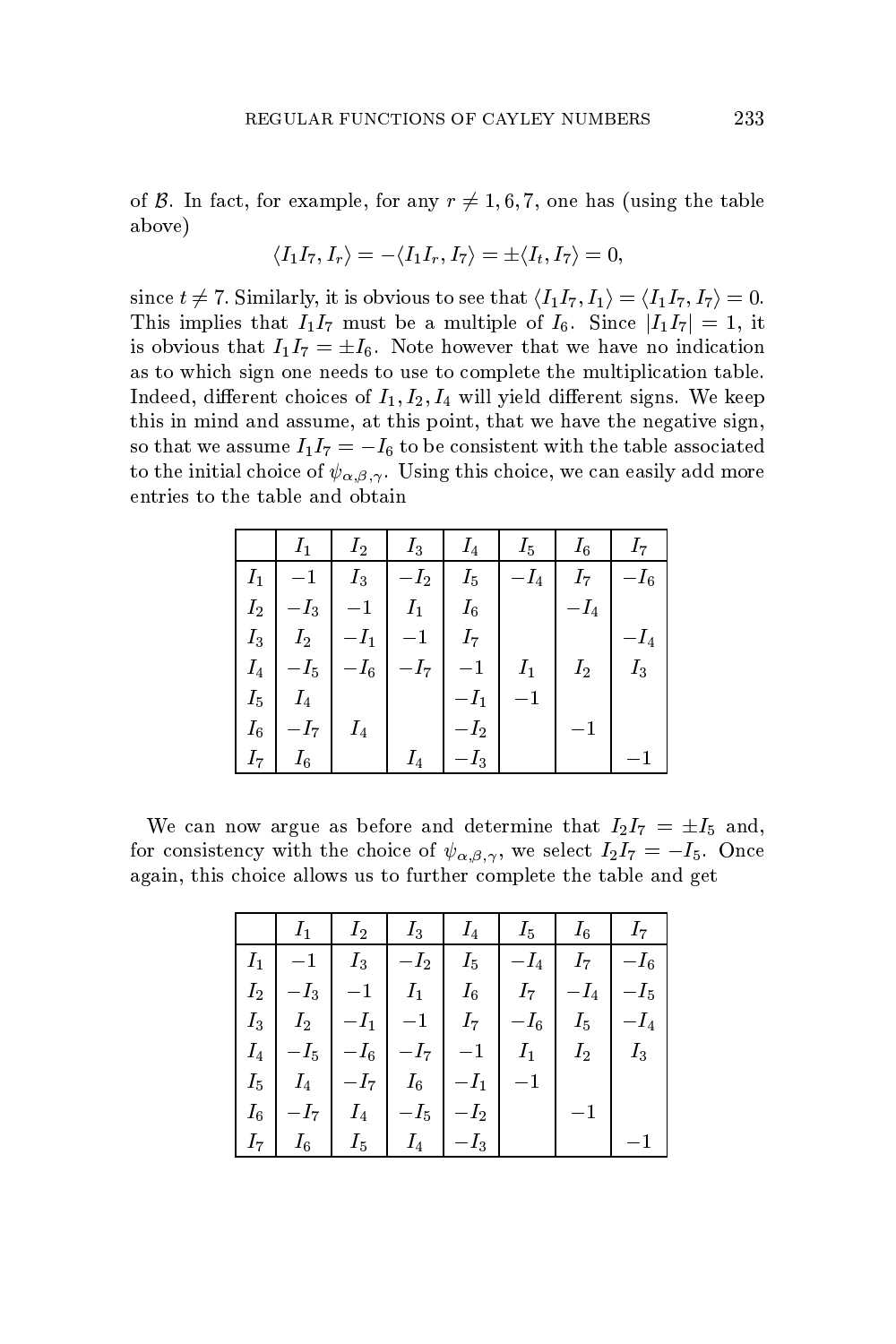We need to remark that at this point we are using the so-called Moufang identities (see, e.g., [16 and references therein]). Specifically, we use the fact that for any three octonions  $u, v, x$ , one has  $(uvu)x =$  $u(v(ux))$ . In our case, for example, we can compute  $I_3I_6$  by observing that

$$
I_7=I_3I_4=-(I_2I_2I_3)(I_4)=(I_2I_3I_2)I_4=I_2(I_3(I_2I_4))=I_2(I_3I_6),\\
$$

and therefore that

$$
I_3I_6=-I_2I_7=I_5.
$$

We can finally complete the multiplication table with one more choice, namely the sign of  $I_5I_7$  which we take as  $I_2$ . The full table is now:

|       |  | $I_1$   $I_2$   $I_3$   $I_4$   $I_5$   $I_6$   $I_7$                                                                                                  |  |               |  |
|-------|--|--------------------------------------------------------------------------------------------------------------------------------------------------------|--|---------------|--|
|       |  | $\left I_{1}\right $ $-1$ $\left I_{3}\right $ $-I_{2}\right $ $I_{5}\right $ $-I_{4}\right $ $I_{7}\right $ $-I_{6}\right $                           |  |               |  |
| $I_2$ |  | $\begin{array}{ c c c c c c c c c } \hline \rule{0mm}{1.2mm} & -I_3 & -1 & I_1 & I_6 & I_7 & -I_4 & -I_5 \ \hline \end{array}$                         |  |               |  |
| $I_3$ |  | $\left[\begin{array}{c c} I_2 & -I_1 & -1 \end{array}\right]\begin{array}{c c} I_7 & -I_6 & I_5 \end{array}\right]\begin{array}{c c} -I_4 \end{array}$ |  |               |  |
|       |  | $I_4$   $-I_5$   $-I_6$   $-I_7$   $-1$   $I_1$   $I_2$   $I_3$                                                                                        |  |               |  |
|       |  | $I_5$ $I_4$ $-I_7$ $I_6$ $-I_1$ $-I_1$ $-I_3$ $I_2$                                                                                                    |  |               |  |
| $I_6$ |  | $\begin{array}{ c c c c c c c c } \hline \rule{0mm}{1.2mm} & I_4 & -I_5 & -I_2 & I_3 & -1 \ \hline \end{array}$                                        |  |               |  |
|       |  |                                                                                                                                                        |  | $-I_1$   $-1$ |  |

To conclude the proof we simply note that the table we have constructed depends on three arbitrary choices of signs. However, we have enough freedom to make such choices, because we can choose the signs of  $I_1$ ,  $I_2$  and  $I_4$  in  $2^3$  different ways. In the proof we have arbitrarily selected signs for  $I_1I_7 = I_1(I_3I_4), I_2I_7 = I_2(I_3I_4)$  and  $I_5I_7 = (I_1I_4)(I_3I_4)$ . It is immediate to verify that all possible cases are covered.  $\Box$ 

The result we have just proved shows that we can use  $I_1, \ldots, I_7$ , as a basis for S; moreover, given any element  $I_1$  in S, we can always construct such a basis (though not in a unique way, as the basis will ultimately depend on the choices of  $I_2$  and  $I_4$ ).

The following splitting lemma plays a key role throughout the paper.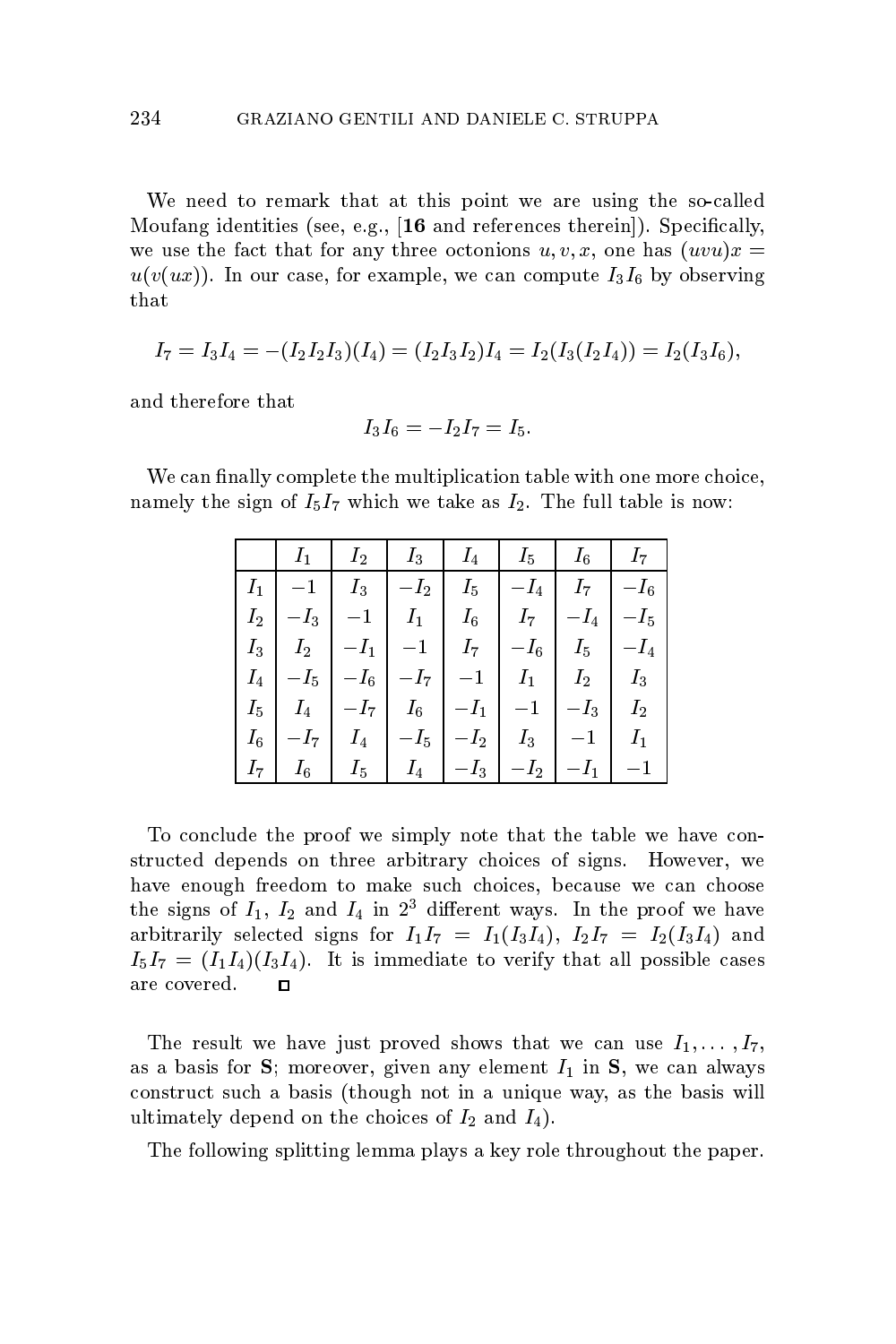**Lemma 2.7.** If f is a regular function on  $B = B(0, R)$ , then for every  $I_1 \in S$ , we can find  $I_2$  and  $I_4$  in S such that there are four holomorphic functions  $F_1, F_2, G_1, G_2$  from  $B \cap L_{I_1}$  to  $L_{I_1}$  such that, for any  $z = x + yI_1$ , it is

$$
f_{I_1}(z) = F_1(z) + F_2(z)I_2 + (G_1(z) + G_2(z)I_2)I_4.
$$

*Proof.* With the vectors  $I_1$ ,  $I_2$  and  $I_4$ , we can proceed as in Proposition 2.6 and construct a basis  $1, I_1, \ldots, I_7$  for **O**, whose table of multiplication is also given in the proof of Proposition 2.6. We can write  $f_{I_1}(x+yI_1)=f(x+yI_1)$  as

$$
f=f_0+I_1f_1+I_2f_2+I_3f_3+I_4f_4+I_5f_5+I_6f_6+I_7f_7.
$$

Since  $f$  is regular, we know that

$$
\left(\frac{\partial}{\partial x} + I_1 \frac{\partial}{\partial y}\right) f_{I_1}(x + yI_1) = 0
$$

*i.e.*,

$$
\frac{\partial f_0}{\partial x} + I_1 \frac{\partial f_1}{\partial x} + \cdots + I_7 \frac{\partial f_7}{\partial x} + I_1 \left( \frac{\partial f_0}{\partial y} + I_1 \frac{\partial f_1}{\partial y} + \cdots + I_7 \frac{\partial f_7}{\partial y} \right) = 0.
$$

The expression above yields (taking advantage of the properties of the imaginary units) that the functions  $f_0 + I_1 f_1 = F_1$ ,  $f_2 + I_1 f_3 = F_2$ ,  $f_4 + I_1 f_5 = G_1$  and  $f_6 + I_1 f_7 = G_2$  all satisfy the standard Cauchy-Riemann system and therefore they are holomorphic. This concludes the proof.  $\Box$ 

The following corollary will be useful in the sequel.

**Corollary 2.8.** If f is a regular function on  $B = B(0,R)$ , then for every  $I_1 \in \mathbf{S}$ , we can find  $I_2$  and  $I_4$  in  $\mathbf{S}$ , such that if H is the subspace of  $O$  generated by  $(1, I_1, I_2, I_1 I_2)$ , then there are two functions  $F : B \cap \mathcal{H} \to \mathcal{H}$  and  $G : B \cap \mathcal{H} \to \mathcal{H}I_4$ , regular on  $B \cap \mathcal{H}$  as in Definition 1.2 such that for any  $q \in B \cap \mathcal{H}$ , it is

$$
f(q) = F(q) + G(q).
$$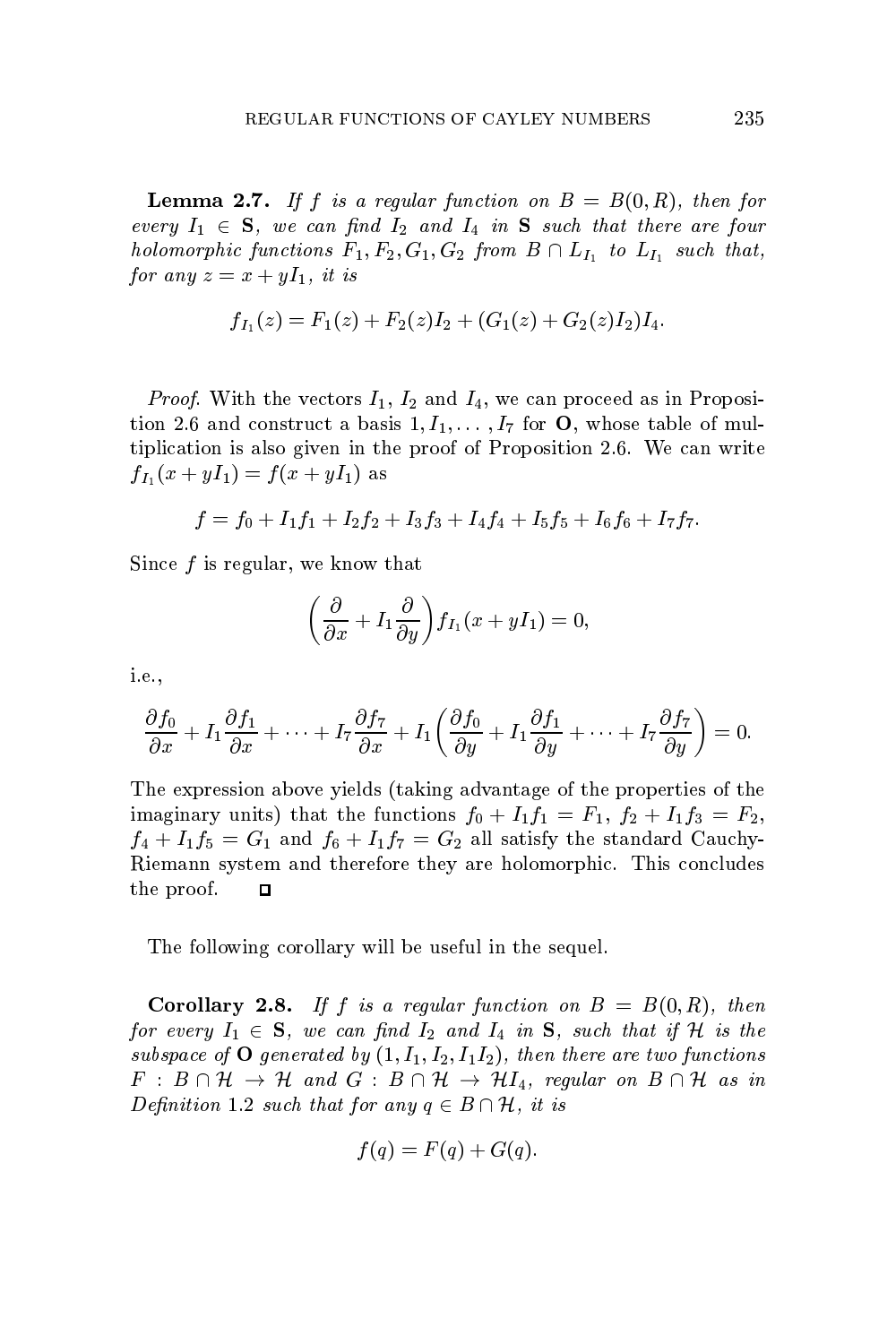*Proof.* One clearly sets  $F = F_1 + F_2I_2$  and  $G = (G_1 + G_2I_2)I_4$  on the complex plane  $L_{I_1}$ . The function F is holomorphic where defined and quaternionic valued; thus, by  $[12]$ , it uniquely extends to a regular function on  $\mathcal{H} \cap B$ . The function G, on the other hand, is holomorphic with values in  $\mathcal{H}I_4$ . An immediate variation of the argument in [12] shows also that G uniquely extends to a regular function on  $\mathcal{H} \cap B$ . This concludes the proof.  $\Box$ 

 $\emph{Remark 2.9}.$  Note that, because of the lack of associativity in  $\mathbf{O},$  the function  $G_1 + G_2 I_2$  is not, by itself, regular.

Remark 2.10. This last result shows that one can represent regular functions on O either as pairs of regular functions, or as four-tuples of holomorphic functions, consistently with decomposition (1).

Given that the functions  $F_i$  and  $G_i$   $(i = 1, 2)$  are holomorphic on the plane  $\mathbf{R} + \mathbf{R}I_1$ , and since the derivative of regular functions is defined in the sense of Gateaux, and only involves complex planes, the proof of the following proposition can be found in  $[12]$ .

**Proposition 2.11.** Let  $f : B \to \mathbf{O}$  be a regular function. Then it is  $C^{\infty}$  and, moreover, for any  $n \in \mathbb{N}$ , its derivative  $\partial^{n} f : B \to \mathbb{O}$  is regular and it is

$$
\partial^n f(x+yI_1)=\frac{\partial^n f}{\partial x^n}(x+yI_1).
$$

It is now possible to deduce the following important result.

**Theorem 2.12.** If  $f : B \rightarrow \mathbf{O}$  is regular, then it has a series expansion of the form

$$
f(w) = \sum_{n=0}^{\infty} w^n \frac{1}{n!} \frac{\partial^n f}{\partial x^n}(0).
$$

*Proof.* Consider, in the complex plane  $L_I$ , the disc  $\Delta$  centered in the origin and with radius  $a > 0$ , where  $a < R$ . Then we can use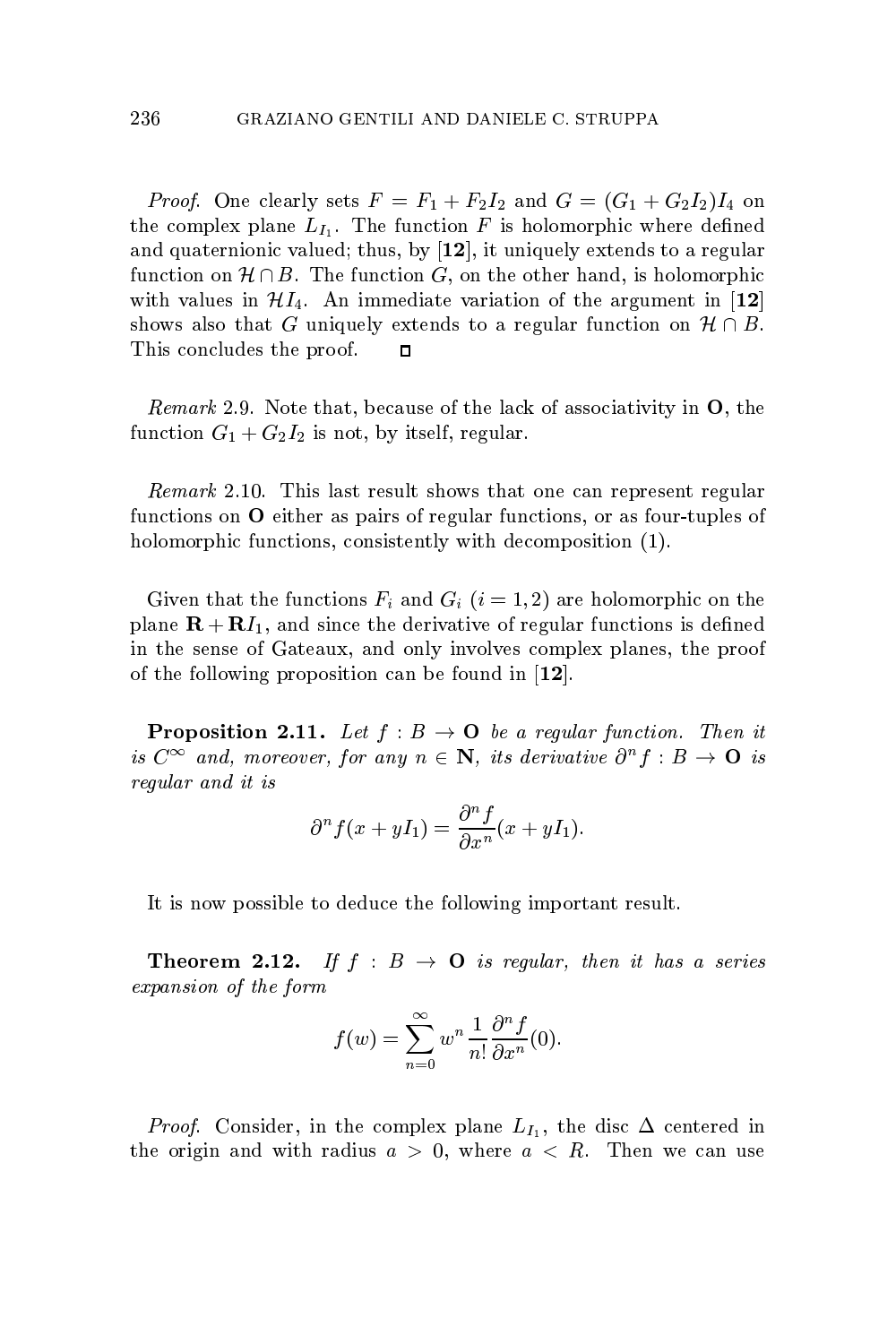the representation from the splitting Lemma 2.7 to find an integral representation for  $f_{I_1}$  inside  $\Delta$ . Specifically, using the fact that  $F_1, F_2$ ,  $G_1$  and  $G_2$  are holomorphic, we obtain that for any z in  $\Delta$  we have:

$$
f_{I_1}(z) = \frac{1}{2\pi I_1} \int_{\partial \Delta} \frac{F_1(\zeta)}{\zeta - z} d\zeta
$$
  
+  $\left(\frac{1}{2\pi I_1} \int_{\partial \Delta} \frac{F_2(\zeta)}{\zeta - z} d\zeta\right) I_2$   
+  $\left[\frac{1}{2\pi I_1} \int_{\partial \Delta} \frac{G_1(\zeta)}{\zeta - z} d\zeta + \left(\frac{1}{2\pi I_1} \int_{\partial \Delta} \frac{G_2(\zeta)}{\zeta - z} d\zeta\right) I_2\right] I_4.$ 

Each of these four integrals may now be transformed into a power series as in classical complex analysis, and the rest of the proof therefore follows as in  $[12]$ .  $\Box$ 

3. Identity principle and Cauchy integral formulas. We begin this section with the proof of the identity principle.

**Theorem 3.1.** Let  $f : B \to \mathbf{O}$  be a regular function. Denote by  $Z_f = \{w \in B : f(w) = 0\}$  the zero-set of f. If there exists an  $I \in S$ such that  $L_I \cap Z_f$  has an accumulation point, then  $f \equiv 0$  on B.

*Proof.* By choosing the basis  $(1, I_1 = I, I_2, \ldots, I_7)$ , Corollary 2.8 allows us to write on  $L_I \cap B$ 

$$
f(x + yI) = F(x + yI) + G(x + yI).
$$

Now, we can conclude the theorem by applying the identity principle for regular functions of a quaternionic variable.  $\Box$ 

As a consequence, we obtain

**Corollary 3.2.** Let  $f$  and  $g$  be regular functions on the ball  $B$ . If there exists an  $I \in \mathbf{S}$  such that  $f \equiv g$  on  $L_I \cap B$ , then  $f \equiv g$  everywhere on B.

The next few results are proved with the techniques used in  $[12]$ , taking into account Corollary 2.8.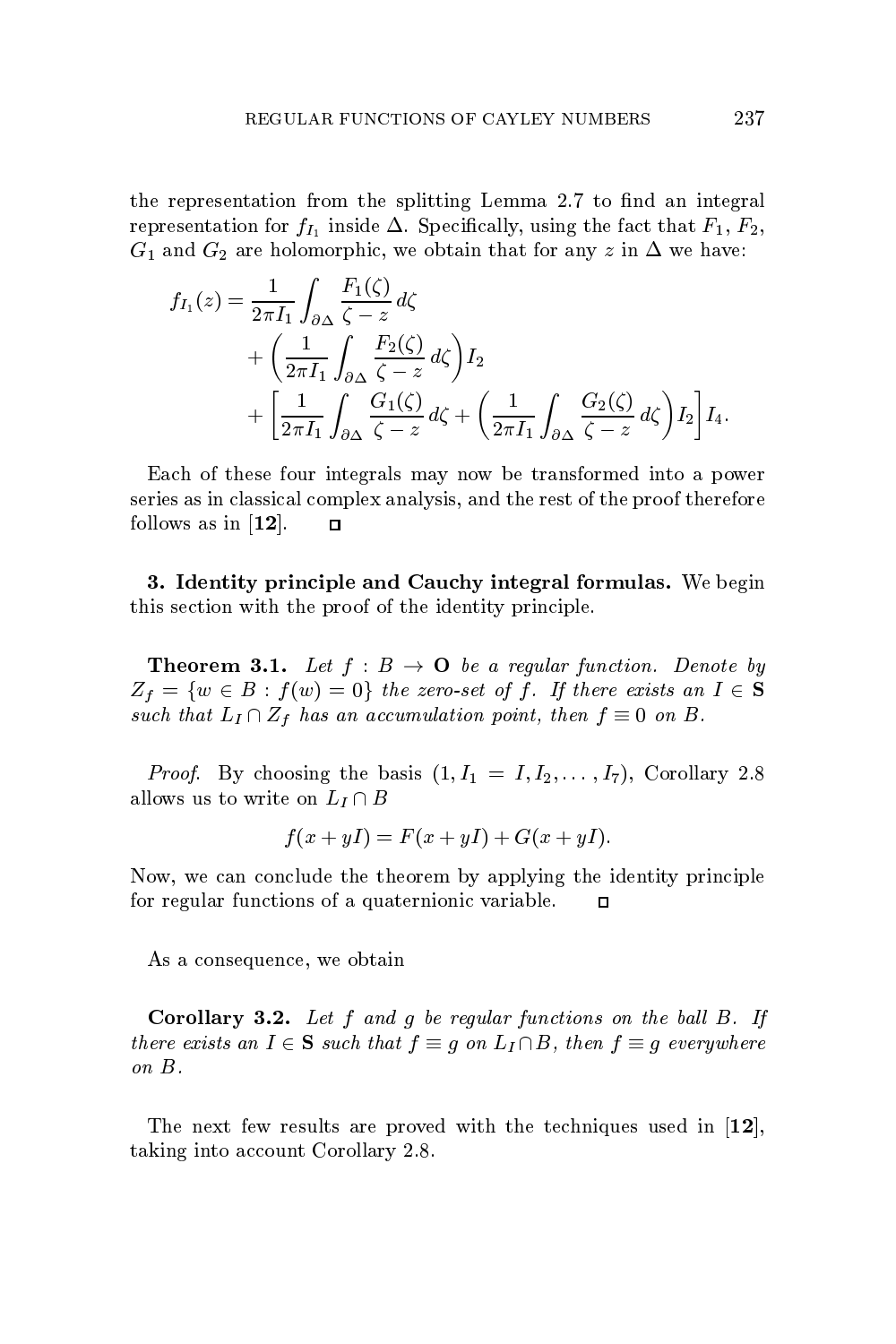**Proposition 3.3.** If  $f : B \to \mathbf{O}$  is a regular function, and if  $I \in \mathbf{S}$ , then  $f_I: L_I \cap B \to \mathbf{O}$  has the mean value property.

**Theorem 3.4.** Let  $f : B \to \mathbf{O}$  be a regular function. If  $|f|$  has a relative maximum at a point  $a \in B$ , then f is constant on B.

In order to state the analog, for regular functions, of the Cauchy representation formula we set, for  $w \in B$ ,

$$
I_w = \begin{cases} \frac{\text{Im}(w)}{|\text{Im}(w)|} \in \mathbf{S} & \text{if } \text{Im}(w) \neq 0\\ \text{any element of } S \text{ otherwise.} \end{cases}
$$

**Theorem 3.5.** Let  $f : B \to \mathbf{O}$  be a regular function, and let  $w \in B$ . Then

$$
f(w) = \frac{1}{2\pi I_w} \int_{\partial \Delta_w(0,r)} \frac{d\zeta}{\zeta - w} f(\zeta)
$$

where  $\zeta \in L_{I_m} \cap B$ , and where  $r > 0$  is such that

$$
\overline{\Delta_w(0,r)} = \left\{ x + yI_w : x^2 + y^2 \le r^2 \right\}
$$

is contained in B and contains w.

*Proof.* The result follows from the splitting lemma, or its corollary.  $\Box$ 

As a consequence we obtain:

**Theorem 3.6** (Cauchy estimates). Let  $f : B(0, R) \to \mathbf{O}$  be a regular function, let  $r < R$ ,  $I \in S$  and  $\partial \Delta_I(0,r) = \{(x+yI) : x^2 + y^2 = r^2\}.$ If  $M_I = \max\{|f(w)| : w \in \partial \Delta_I(0,r)\}\$  and if  $M = \inf\{M_I : I \in \mathbf{S}\},\$  $then$ 

$$
\frac{1}{n!} \left| \frac{\partial^n f}{\partial x^n}(0) \right| \le \frac{M}{r^n}, \quad n \ge 0.
$$

The power series representation, and the arguments from the theory of one complex variable as they appear in  $[12]$  allow us to state the following two results (analog to the Liouville and the Morera theorems).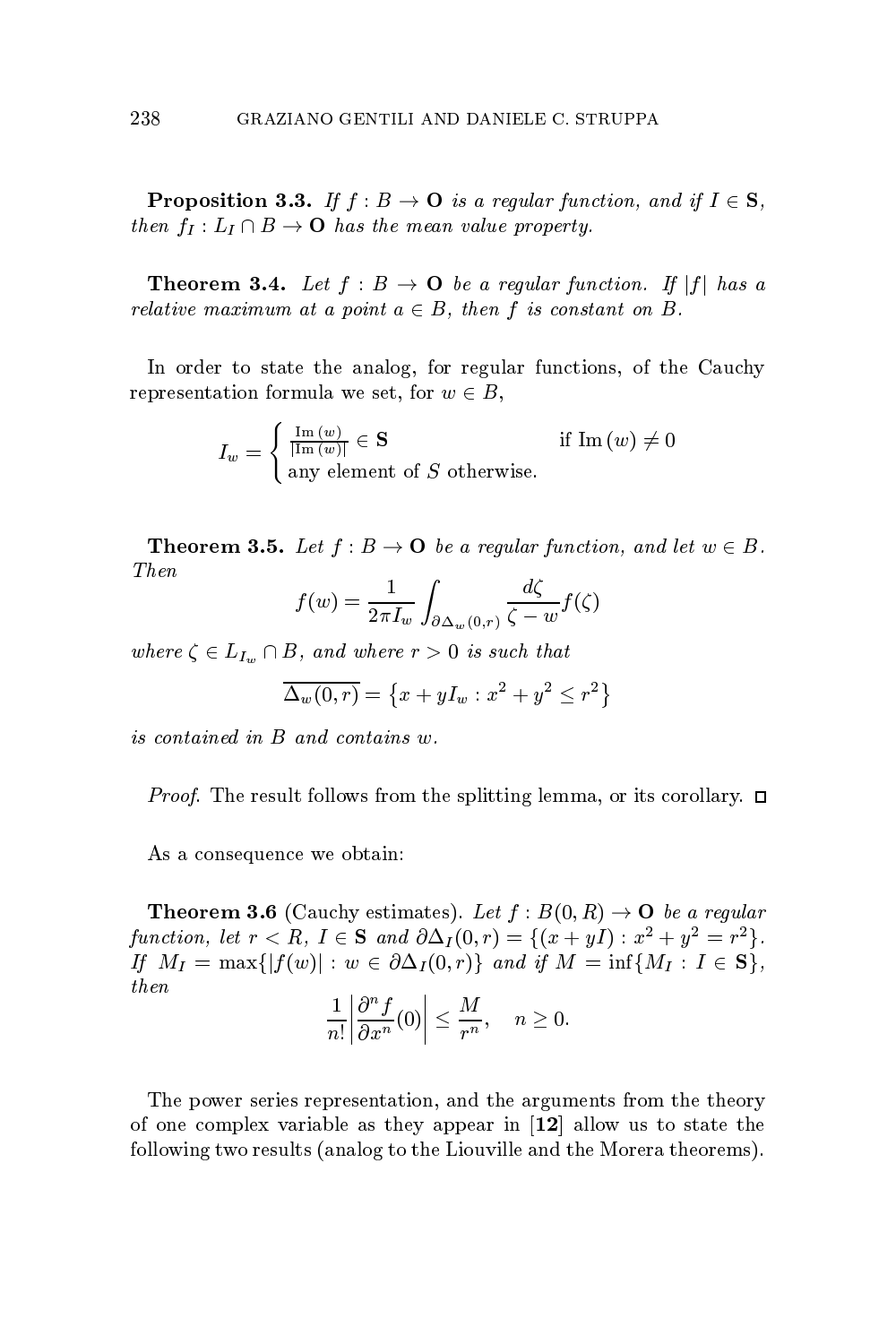**Theorem 3.7.** Let  $f : \mathbf{O} \to \mathbf{O}$  be an entire regular map, i.e., a regular map defined and regular everywhere on  $\mathbf{O}$ . If f is bounded, i.e., there exists a positive number M such that  $|f(w)| \leq M$  on all of  $O$ , then f is constant.

**Theorem 3.8.** Let  $f : B \to \mathbf{O}$  be a differentiable function. If, for every  $I \in \mathbf{S}$ , the differential form  $f(z) dz$ ,  $z = x + yI$ ,  $x, y \in \mathbf{R}$ , defined on  $L_I \cap B$  is closed, then the function f is regular.

We conclude this section with a couple of results on the geometry of the open unit ball  $B = \{w \in \mathbf{O} : |w| < 1\}$  in **O**. First we note that, with the modifications pointed out in  $[12]$ , the Schwarz lemma holds due to the power series representation of regular functions.

**Theorem 3.9.** Let  $f : B \to B$ ,  $f(w) = \sum_{n=1}^{+\infty} w^n a_n$ , be a regular function such that  $f(0) = 0$ . Then, for every  $w \in B$ ,

$$
|f(w)| \leq |w|
$$

and

$$
|\partial f(0)| \leq 1.
$$

Moreover, equality holds in the formulas above, at a point  $w \neq 0$ , if and only if  $f(w) = wu$  for some  $u \in \mathbf{O}$ ,  $|u| = 1$ .

If we define  $\mathbf{O}^+ = \{w = x_0 + x_1e_1 + \cdots + x_7e_7 \in \mathbf{O} : x_0 > 0\}$ , and if we set  $\psi(w) = (1 - w)^{-1}(1 + w)$ , we can prove

**Theorem 3.10.** The octonionic right half space  $O^+$  is diffeomorphic to the open unit ball B via the bireqular transformation  $\psi$ .

4. Zeroes of power series. In this last section, we study the zero sets of octonionic power series. We begin with a result whose proof follows the one given for Theorem 5.1 in  $[12]$ .

**Theorem 4.1.** Let  $\sum_{n=0}^{+\infty} w^n a_n$  be a given octonionic power series with radius of convergence R. Suppose that there exist  $x_0, y_0 \in \mathbf{R}$  and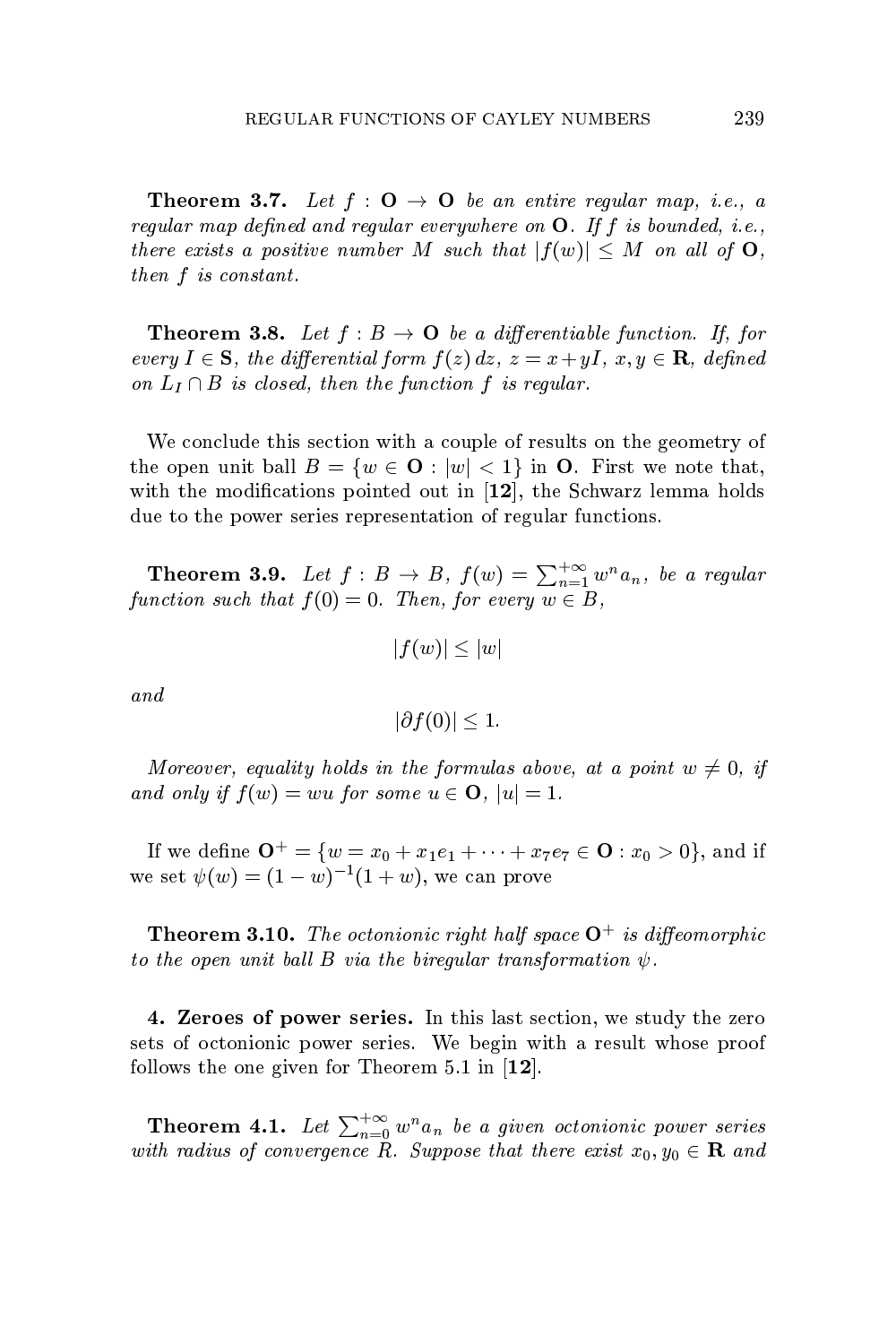$I, J \in \mathbf{S}$  with  $I \neq J$  such that

(2) 
$$
\sum_{n=0}^{+\infty} (x_0 + y_0 I)^n a_n = 0
$$

and

(3) 
$$
\sum_{n=0}^{+\infty} (x_0 + y_0 J)^n a_n = 0.
$$

Then for all  $L \in \mathbf{S}$  we have

$$
\sum_{n=0}^{+\infty} (x_0 + y_0 L)^n a_n = 0.
$$

The next few results describe the nature of the zero sets of octonionic power series. For the sake of clarity, we will say that an octonion  $w_0 = x_0 + y_0 I$  is a *spherical zero* for a regular function f if every point of the six-sphere  $x_0 + y_0$ **S** is a zero for f.

**Proposition 4.2.** If f has a series representation  $f(w) = \sum w^n a_n$ with real coefficients  $a_n$ , then every real zero  $x_0$  is isolated, and if  $x_0 + y_0 I$  is a nonreal zero (i.e.,  $y_0 \neq 0$ ) then it is a spherical zero. In particular, if  $f \neq 0$ , the zero set of f consists of isolated zeroes  $(lying \text{ on } \mathbf{R})$  or isolated six-spheres.

**Proposition 4.3.** Let  $f$  be a regular function on a ball  $B$  centered in the origin, and suppose that there exists an imaginary unit I in  $S$  such that  $f(L_I) \subset L_I$ . If there exists an imaginary unit J in S such that  $J \notin L_I$  and  $f(x_0 + y_0 J) = 0$ , then  $f(x_0 + y_0 L) = 0$  for all  $L \in \mathbf{S}$ . In particular, if  $f \neq 0$ , the zero set of f consists of isolated zeroes (lying on  $B \cap L_I$ ) or isolated six-spheres in B.

#### **REFERENCES**

1. L. Ahlfors, Complex analysis, McGraw-Hill, New York, 1966.

2. J. Baez, The octonions, Bull. Amer. Math. Soc. 39 (2002), 145-205.

3. F. Colombo, G. Gentili, I. Sabadini and D.C. Struppa, *Extension results* for slice regular functions of a quaternionic variable, Adv. Math.  $222$  (2009), 1793-1808.

240